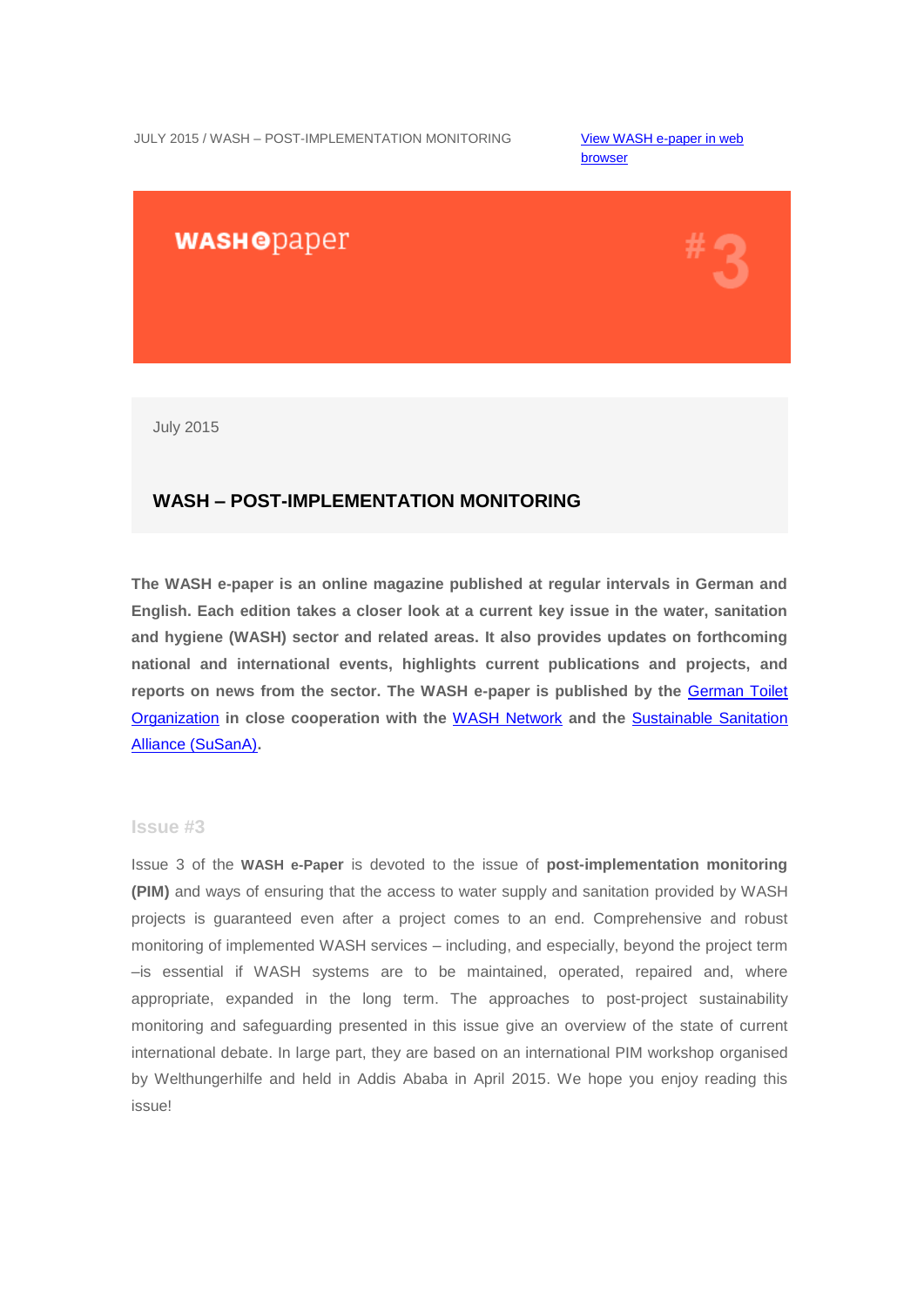## **IN THIS ISSUE...**

- **01** [Why carry out post-implementation monitoring?](#page-1-0)
- **02** [PIM workshop in Addis Ababa \(April 2015\)](#page-3-0)
- **03** [Examples of sustainable WASH service provision](#page-5-0)
- **04** [WASH sustainability assessment and monitoring tools](#page-7-0)
- **05** [Calendar of key WASH events in 2015 / 2016](#page-10-0)
- **06** [Recent WASH publications](#page-13-0)

### <span id="page-1-0"></span>**01**

## **Why carry out post-implementation monitoring (PIM)?**

For too many people living in developing countries, the provision of a suitable water supply and sanitation services is frequently unreliable and of an inadequate standard. A lack of local management capacities and infrastructure maintenance and inadequate financing mean that the access to water supply and sanitation guaranteed by WASH projects often cannot be safeguarded in the long run, especially in rural areas.

Alarmed by reports of frequently non-functioning infrastructure and by political debate in donor countries questioning the costs and benefits of aid, development partners are becoming more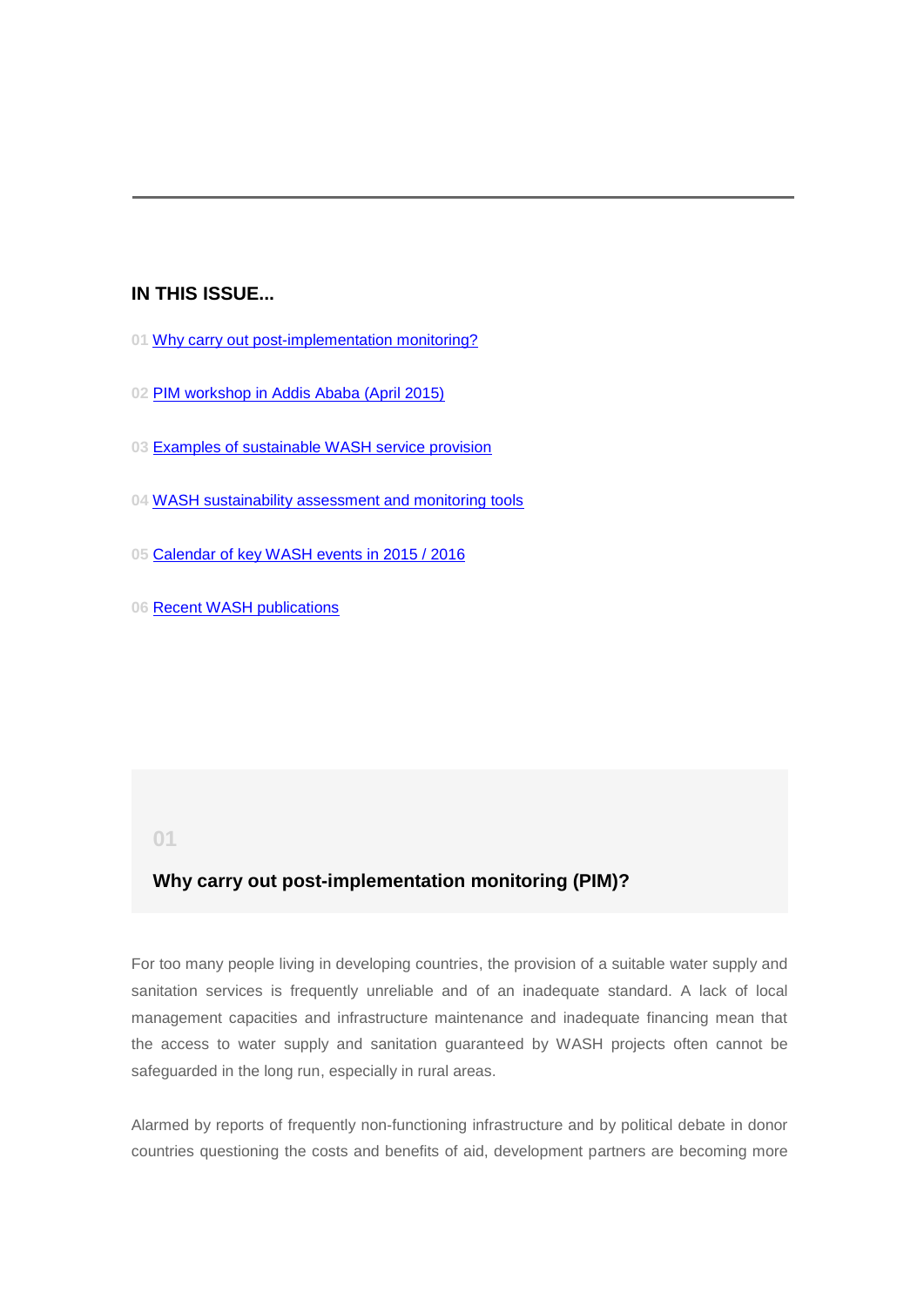and more critical of the value and sustainability of their investments. Public donors are increasingly calling for proof of sustainable service provision in return for the millions in tax revenues granted to multilateral organisations and NGOs. The introduction of a sustainability clause in contracts between donors and implementing organisations is viewed as one way of addressing this issue.



A discussion is currently under way within the WASH community about the extent to which there is a legal basis for sustainability clauses of this kind and how they might be enforced. Sustainability compacts are one option. These compacts detail the long-term roles and responsibilities of the implementing partners, the partner government and other stakeholders to create the required institutional framework for long-term WASH services and facilitate a better assessment of potential risks to sustainability.

This issue is also of great relevance to implementing organisations. Post-implementation monitoring (PIM) measures can help to build better understanding of the functionality and use of water supply and sanitation systems that have been installed and handed over, thereby providing an excellent opportunity for institutional learning. Understanding why certain WASH services work well in the long term can be helpful and can highlight the circumstances and factors involved in the failure of other measures. Data can be shared with local authorities and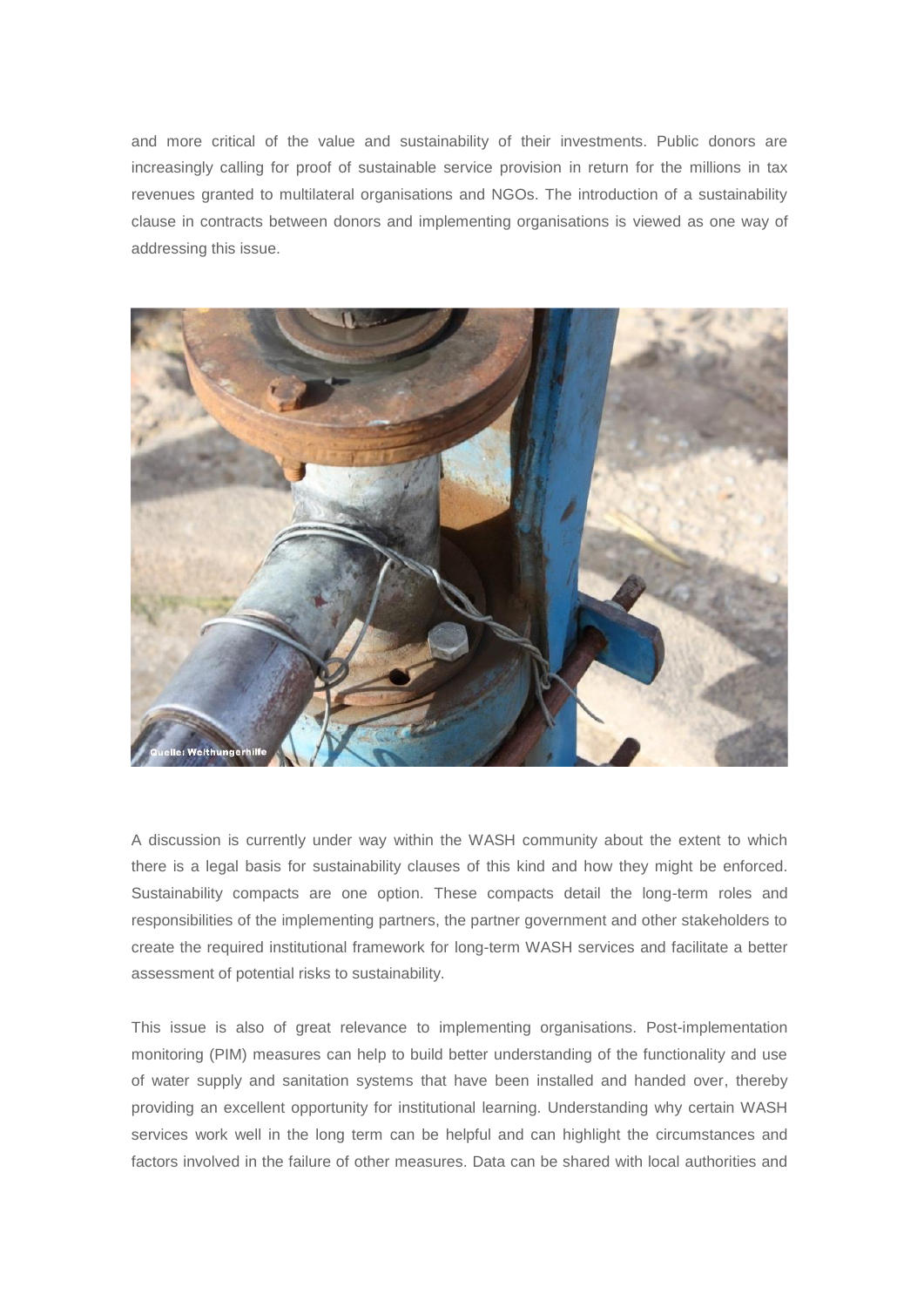ministries to facilitate remedial action and targeted post-construction support. As a general rule, project monitoring is typically limited to the duration of a project. It reflects the progress of planned WASH measures in line with the envisaged timetable and budget. The goal is to inform implementing organisations and external funding providers about the implementation of project measures and achievement of project goals during the term of the project.

By contrast, a strategy for sustainable WASH services is based on the assumption that the infrastructure and local structures work durably, including, and especially, beyond the end of the project. Ongoing monitoring is, therefore, essential if WASH systems are to be operated, maintained, repaired and, where appropriate, expanded in the long term. Comprehensive and robust monitoring, including any necessary follow-up interventions at both the operational and policy level, thus helps to improve WASH services for technology users.

### <span id="page-3-0"></span>**02**

## **'Understanding Post-Implementation Monitoring in WASH Programming' workshop held in Addis Ababa in April 2015**

Welthungerhilfe invited implementing partners and a wide variety of sector stakeholders to a workshop in Addis Ababa (Ethiopia) in April 2015 to drive forward the issue of postimplementation monitoring. The following questions in particular were discussed during the three-day workshop:

- How can we better coordinate the long-term monitoring roles and responsibilities of different stakeholder groups?
- What do we need to do to plan, introduce and finance PIM activities and thus make WASH systems more sustainable?
- How can we stimulate a broader sectoral discussion to ensure that stakeholders fulfil their responsibilities, especially for financing PIM activities?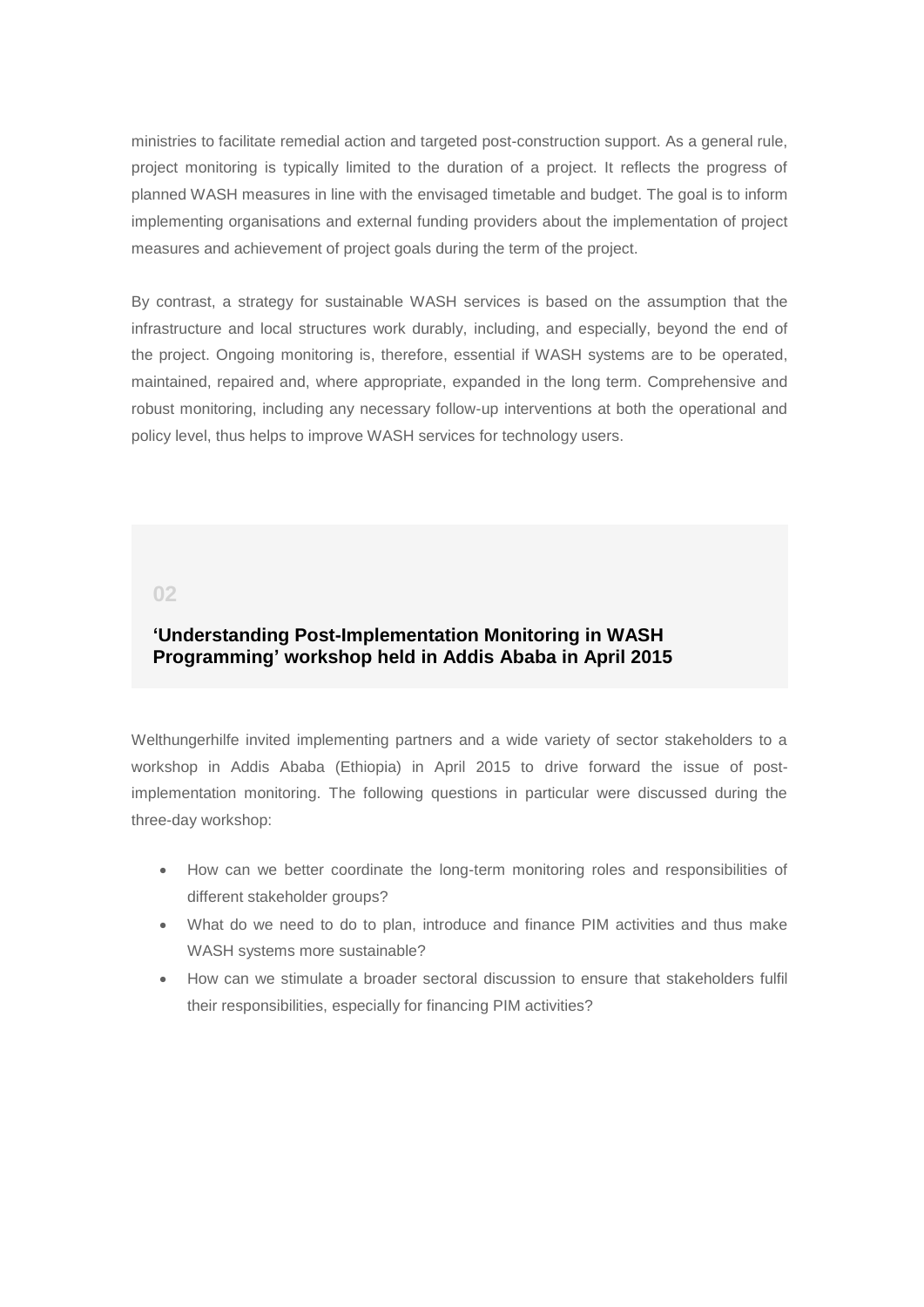

There was also controversy at the workshop about whether the term 'post-implementation monitoring' might be misleading and leave too much room for interpretation. First, the 'post' prefix implies that this work involves solely activities conducted after project implementation. However, it became clear during the workshop that (monitoring) measures to ensure long-term WASH services are often relevant during planning and implementation. Second, some participants noted that PIM does not adequately reflect the aspect of optimising WASH projects and that remedial action that goes beyond simply monitoring must be an integral part of the strategy.

Therefore, all approaches contributing towards long-term and sustainable WASH services ('WASH services that last') were considered, with PIM viewed as just one important building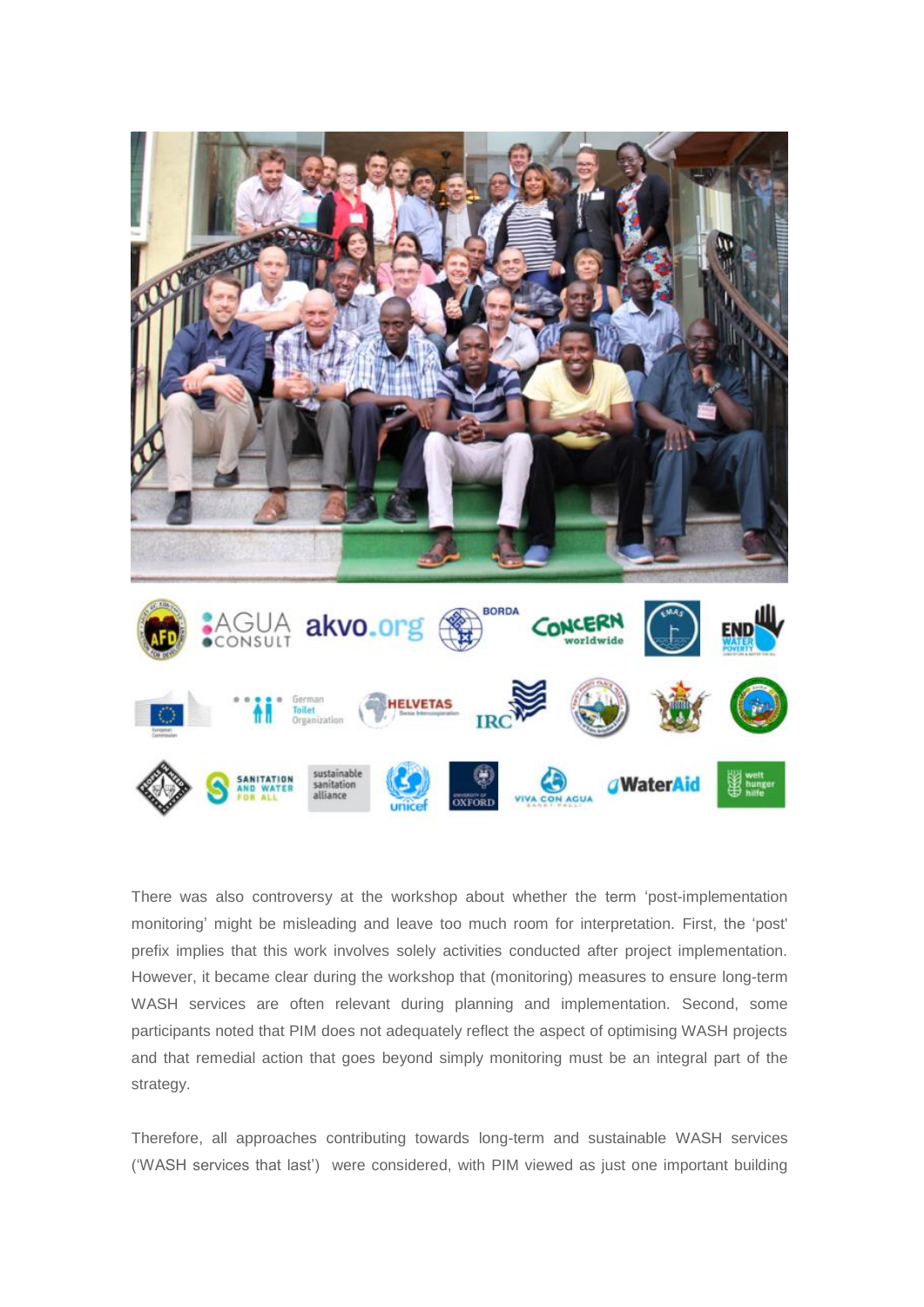block to be taken into account in all approaches.

The next two chapters take a more in-depth look at the approaches to providing sustainable WASH services and different sustainability assessment tools and monitoring opportunities that were discussed at the workshop.

### <span id="page-5-0"></span>**03**

## **Examples of sustainable WASH service provision**

PIM Workshop | Addis Abeba | April 2015

**Quality Management of Long-**Term Servicing in WASH Self-**Supply** AGUA akvo.org Compete Compete

**DE THE REAL PROPERTY OF GR ◆8 == = © 9 0 mm** 

**Quality Management and Services in WASH Self-Supply in Sierra Leone** I EMAS, Welthungerhilfe

The 'WASH self-supply strategy' is based on direct user investment and on strengthening householder ownership of approaches to WASH. It includes a range of simple, adapted, innovative and low-cost WASH technologies that allow for direct user participation throughout the project cycle (e.g. design, implementation, monitoring and evaluation or postimplementation activities). Relationships are forged between customers (users) and service providers, and long-term service provision is guaranteed by placing special emphasis on the high-quality construction sought by users. Users and suppliers are in direct contact with one another in order to guarantee ongoing quality assurance and service provision after the project has been implemented.

**Presentation:** [WASH Self-Supply Sierra Leone](http://germantoilet.us4.list-manage.com/track/click?u=bc3ae3e573afc6e78bf46bfd1&id=4937185805&e=95dd51893c) **Contact:**[wash@welthungerhilfe.de](mailto:wash@welthungerhilfe.de)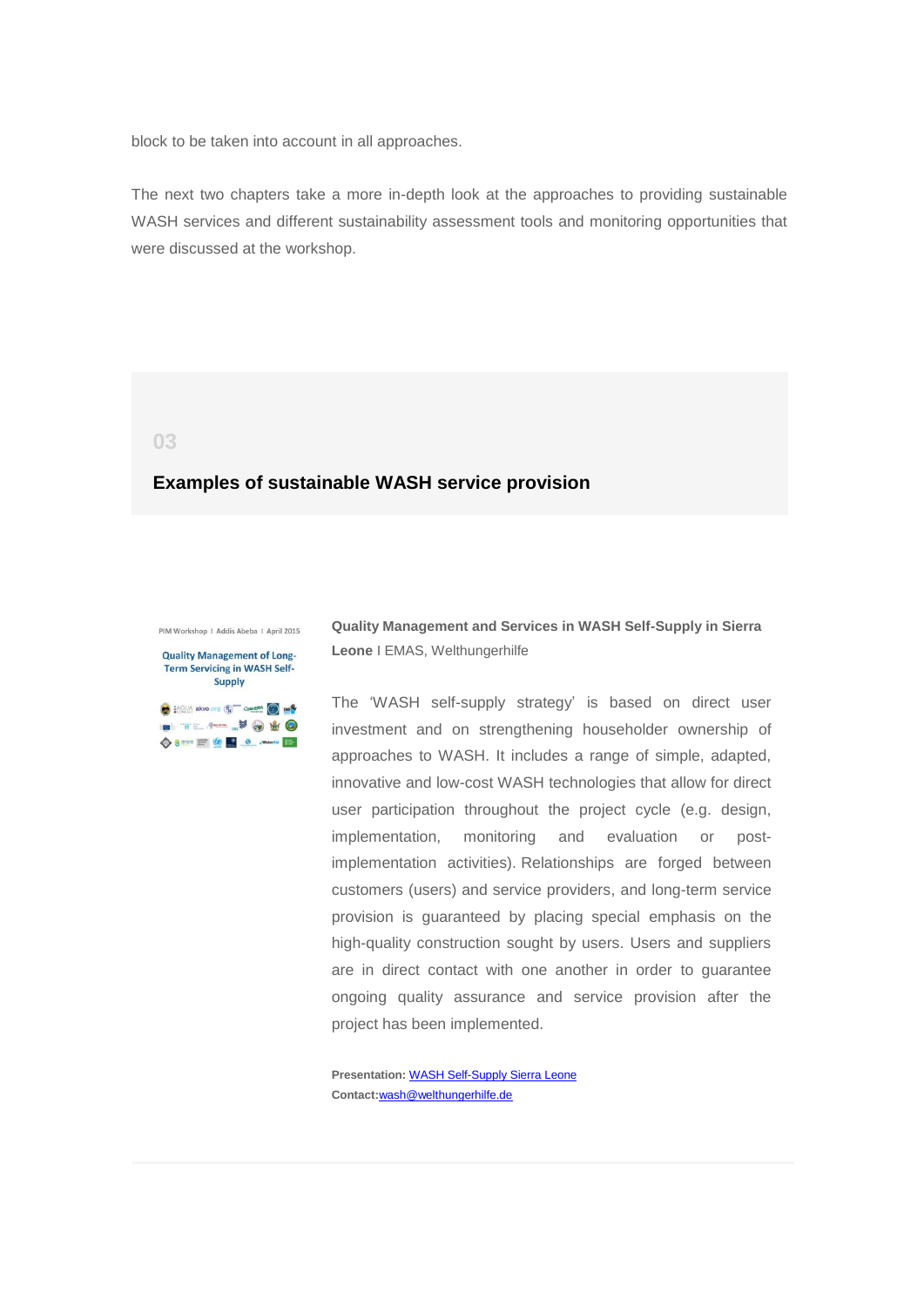PIM Workshop | Addis Abeba | April 2015

### **Experiences with Post Construction Support in 7imhahwe**



**Experiences with Post-Construction Services in Zimbabwe**  I Welthungerhilfe

The establishment and provision of functioning postconstruction support in Zimbabwe requires local governmental bodies to be actively involved in all aspects of project implementation. Local authorities are often the sole providers of water and sanitation supply services in Zimbabwe. In order to maintain the WASH services established during projects in the long term, Welthungerhilfe focuses most of its work on building the capacities of local authorities so that WASH services are provided on an ongoing basis and held to account. This approach includes putting in place appropriate operating and maintenance systems and ensuring that a portion of the income is set aside for further investment. Communication channels and structures between local authorities and the residents they serve are created for this purpose.

**Presentation:** [Post-Construction Services in Zimbabwe](http://germantoilet.us4.list-manage.com/track/click?u=bc3ae3e573afc6e78bf46bfd1&id=8a9e29fb1b&e=95dd51893c) **Contact:** [wash@welthungerhilfe.de](mailto:wash@welthungerhilfe.de)

PIM Workshop | Addis Abeba | April 2015

**Operation and Maintenance Approach of the Grundfos-Lifelink Model Kenya** 

**COMPASSION ARVOLUME COMPANY COMPANY** ◇ 8 == = © <u>● 8</u> material E=

# **The O&M Approach of the Grundfos-Lifelink Model in Kenya** I Welthungerhilfe

The ability to collect and manage water fees transparently is essential if water systems are to operate and be maintained sustainably, even long after the project has been handed over to the target groups. The Grundfos AQtap System uses a public-private partnership approach that brings together beneficiary communities, the implementing NGO and a private sector provider. Revenues are channelled directly into two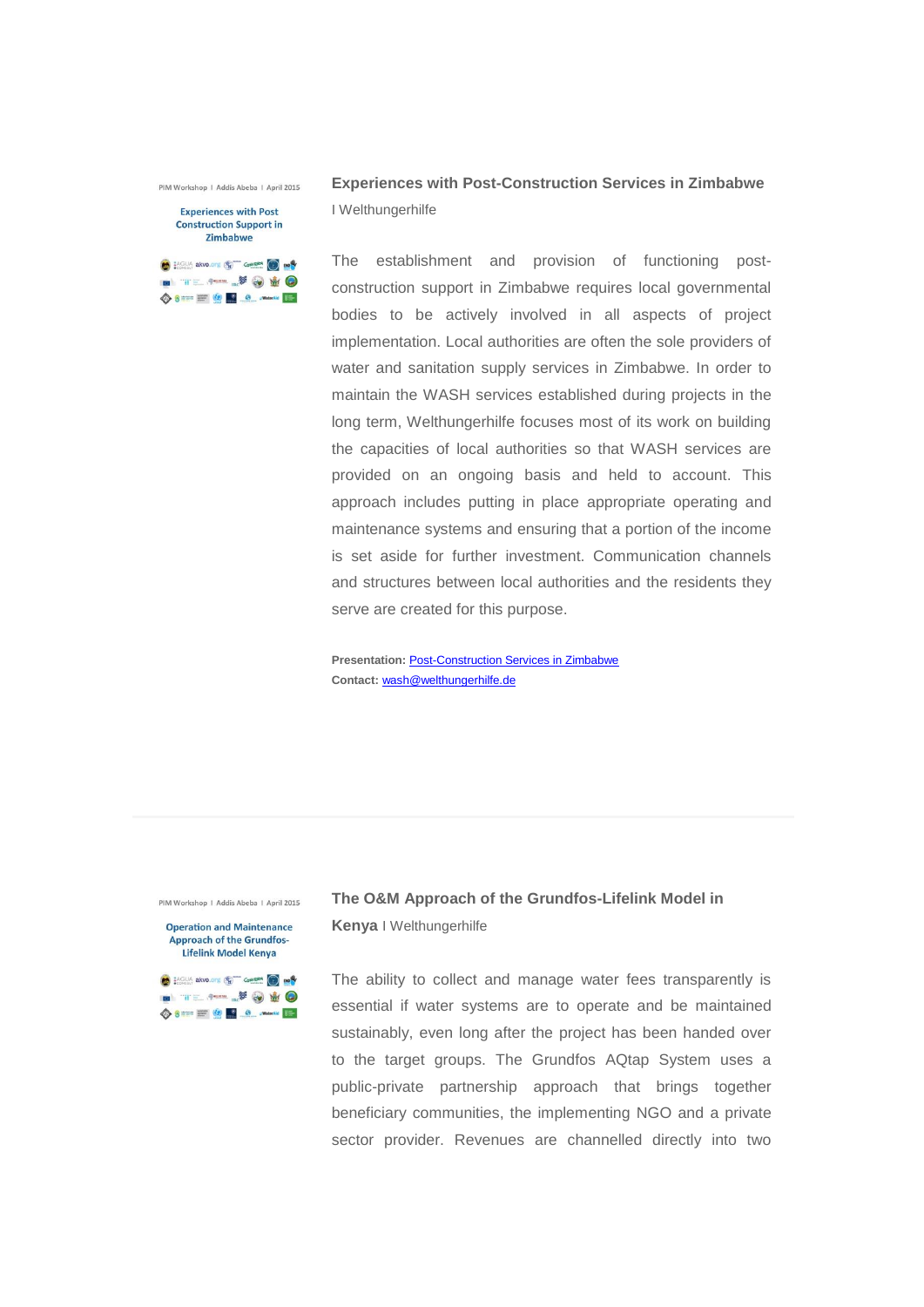accounts created for this purpose (maintenance and community) via mobile cash transfers. The water pump system runs on solar power, thereby further reducing running costs. A private partner monitors the system remotely and is notified as soon as a problem arises and service or repair becomes necessary. AQtap shares this data with Welthungerhilfe/Grundfos for a range of programme and advocacy purposes. This data is used at **government level** to develop policy and provide funding. At **community level**, hygiene practices can be better addressed and support can be provided with managing and organising operation and maintenance. By evaluating data, **ministries, such as health and water ministries,** can better plan technical support measures and coordinate follow-up training.

**Presentation:** [Grundfos/Lifelink Model](http://germantoilet.us4.list-manage1.com/track/click?u=bc3ae3e573afc6e78bf46bfd1&id=4a7b248ade&e=95dd51893c) **Contact**: [wash@welthungerhilfe.de](mailto:wash@welthungerhilfe.de)

### <span id="page-7-0"></span>**04**

## **WASH sustainability assessment & monitoring approaches**

#### PIM Workshop | Addis Abeba | April 2015



◆ 8 == = © <u>● 8</u> × www. **Sustainability Assessment Tools for WASH** I Aguaconsult

Despite significant improvements in water supply and sanitation around the globe since the MDGs were agreed, information gaps still exist, notably with regard to early detection of serious problems with provided infrastructure and WASH services and to global access to WASH services. At times of austerity and shrinking aid budgets, more and more donors want to make sure that their investments result in durable outcomes that guarantee the benefits and effectiveness of projects. A series of sustainability mapping tools and frameworks has, therefore,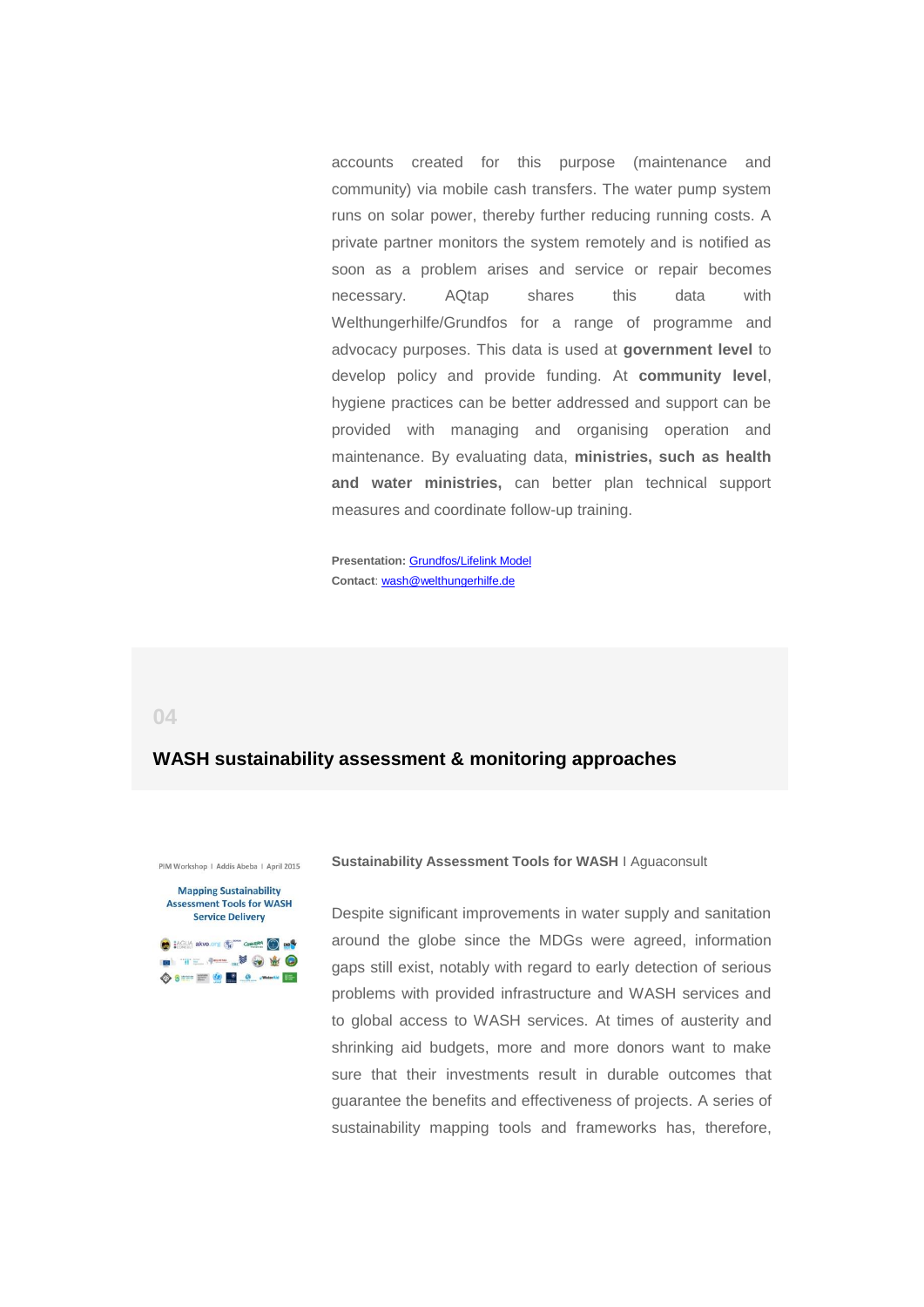been developed to help development partners and governments identify potential bottlenecks as well as catalysts for sustainability. Two mapping exercises were undertaken to assess such sustainability factors: 1) a metadata analysis of over 220 different sustainability indicators relating to a wide variety of factors (e.g. objectives, content, process, output and target audience); and 2) a detailed comparative analysis of five specific sustainability mapping tools using the criteria of applicability, complexity, scalability and cost. The presentation that can be accessed by clicking on the link below presents the findings, together with general conclusions and links to additional resources.

**Website:** [Mapping Sustainability Assessment Tools I Aguaconsult](http://germantoilet.us4.list-manage.com/track/click?u=bc3ae3e573afc6e78bf46bfd1&id=ba42142224&e=95dd51893c) **Presentation:** [Mapping Sustainability Assessment Tools](http://germantoilet.us4.list-manage.com/track/click?u=bc3ae3e573afc6e78bf46bfd1&id=5057855d68&e=95dd51893c) **Contact:** Ryan Schweitzer (Aguaconsult)

PIM Workshop | Addis Abeba | April 2015

#### **Experiences with the SMARTER WASH Project in** Ghana

**TO EASUA akvouant to CONCERN CONDUCTS** . . . . . . . . . . . . 0  **Experiences with the SMARTerWASH Project in Ghana** I akvo, IRC

Public institutions and authorities successfully work together with charitable organisations and private sector stakeholders within the SMARTerWASH programme to monitor and manage water supply systems in rural areas throughout the country. Data is gathered using the Akvo FLOW system. Service providers use this data to make monthly checks on plants' functionality. At the same time, official bodies receive updated status reports in virtually real time. The presentation that can be accessed by clicking on the link below provides a more in-depth explanation of this approach and gives a few examples of data collection. It also details the challenges, outlines further actions and identifies potential factors influencing the success of this programme.

**Presentation:** [SMARTerWASH Project Ghana](http://germantoilet.us4.list-manage.com/track/click?u=bc3ae3e573afc6e78bf46bfd1&id=a7b1fb0db3&e=95dd51893c)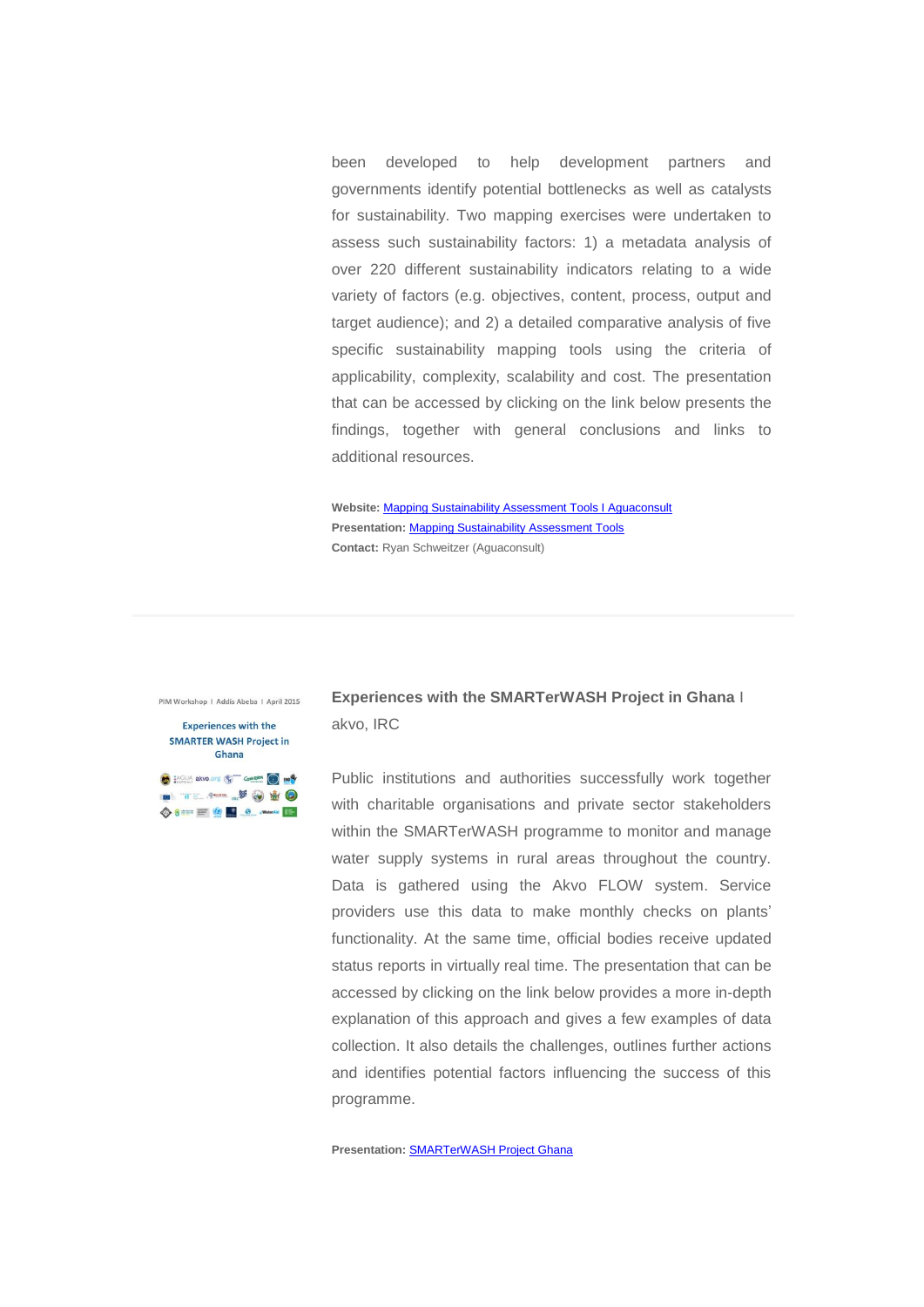PIM Workshop | Addis Abeba | April 2015

| <b>Post Implementation</b><br><b>Monitoring Surveys (PIMS) in</b><br>Uganda |
|-----------------------------------------------------------------------------|
| A akvo.org<br>END                                                           |
|                                                                             |

**Post-Implementation Monitoring Surveys (PIMS) in Uganda** I WaterAid

WaterAid Uganda has undertaken three post-implementation monitoring surveys (PIMs) since 2013. These surveys investigate the existence, functionality and use of WASH services. Their findings provide information about potential improvements to project design. The PIMs have found that sustainable access to WASH services is largely dependent on the type and size of the technology used, the quality of construction and post-construction support from government bodies and other service providers, the existence of reliable financing mechanisms for plant management, and the involvement and capacities of administrative structures.

**Presentation:** [PIMS Uganda](http://germantoilet.us4.list-manage.com/track/click?u=bc3ae3e573afc6e78bf46bfd1&id=270863ac5a&e=95dd51893c) **Contact:** Stephen Oupal (WaterAid Uganda)

PIM Workshop | Addis Abeba | April 2015

**PIM for Rural Water Sustainability - SMART** Handpump, Kenya **10** HOUA akvo.org **10** CONCERN **CONDUCTS** 

DE THE REAL PROPERTY OF C ◆8 == = 9 9 9 mm **Implementation, Monitoring and Financing the Water SDGs in Rural Africa - The SMART Hand Pump Approach**I Oxford University

This study and presentation describe a model tested at operational level in Kitui County (Kenya) that is based on a new monitoring system and has facilitated far-reaching improvements in rural water supply. The model aims to enhance the effectiveness of hand pumps that currently supply water to around 200 million people in rural Africa. In 2012, hand pumps in Kitui County were fitted with transmitters that communicated daily usage data. The following year, a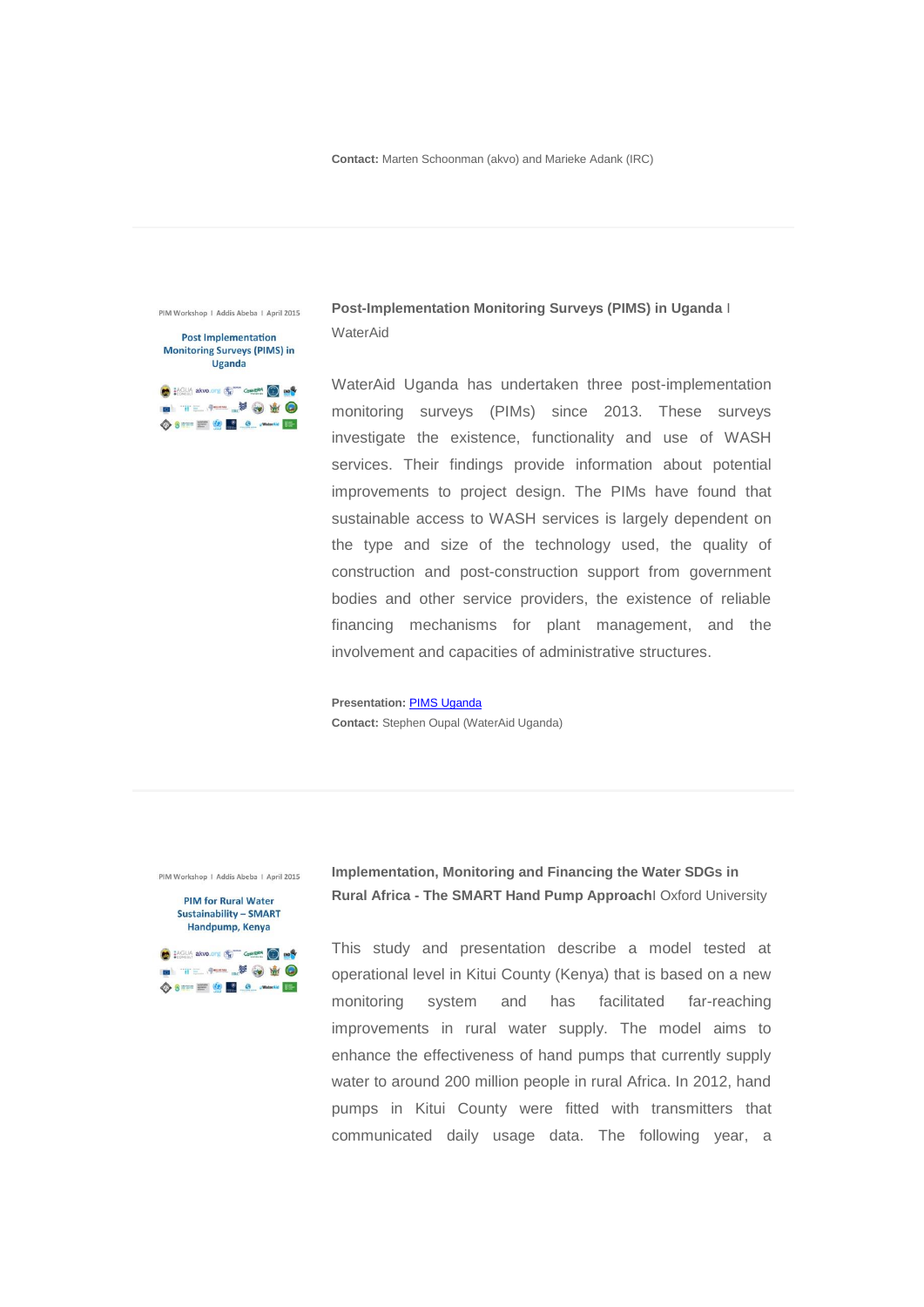professional maintenance system was introduced that initiated maintenance work in a targeted way, using the data that had been collected. A mobile payment system adapted to user requests was designed to cover maintenance costs. New indicators were developed based on the data to make supply reliability, demand for water, costs of water extraction and revenues from user contributions transparent. The results of the study include: (a) a ten-fold reduction in the time that hand pumps are out of service, to less than three days; (b) a fairer and more flexible payment model adapted to services; and (c) new, objective indicators to underpin future water infrastructure investments and regulations. Institutional innovation can reduce operational and financial risks, while communities benefit from lower average repair costs and from avoiding unforeseeable and costly repairs.

**Website:** [SSEE Water Programme I Oxford University](http://germantoilet.us4.list-manage.com/track/click?u=bc3ae3e573afc6e78bf46bfd1&id=78d11d7a97&e=95dd51893c) **Presentation:** [SMART Hand Pump Project Kenya](http://germantoilet.us4.list-manage.com/track/click?u=bc3ae3e573afc6e78bf46bfd1&id=7c067725a6&e=95dd51893c) **Recent Publications:** [Pump-Priming Services for Sustainable Water Services in](http://germantoilet.us4.list-manage1.com/track/click?u=bc3ae3e573afc6e78bf46bfd1&id=f57b8546d2&e=95dd51893c)  [Rural Africa](http://germantoilet.us4.list-manage1.com/track/click?u=bc3ae3e573afc6e78bf46bfd1&id=f57b8546d2&e=95dd51893c) **Contact:** Johanna Koehler (Oxford University)

<span id="page-10-0"></span>**05**

## **Calendar of key WASH events in 2015 / 2016**

19-21 August 2015 Tampere, Finland

DT2015: Dry Toilet Conference [http://www.huussi.net/en/activities/dt-2015](http://germantoilet.us4.list-manage.com/track/click?u=bc3ae3e573afc6e78bf46bfd1&id=8227ed2460&e=95dd51893c)

23-28 August 2015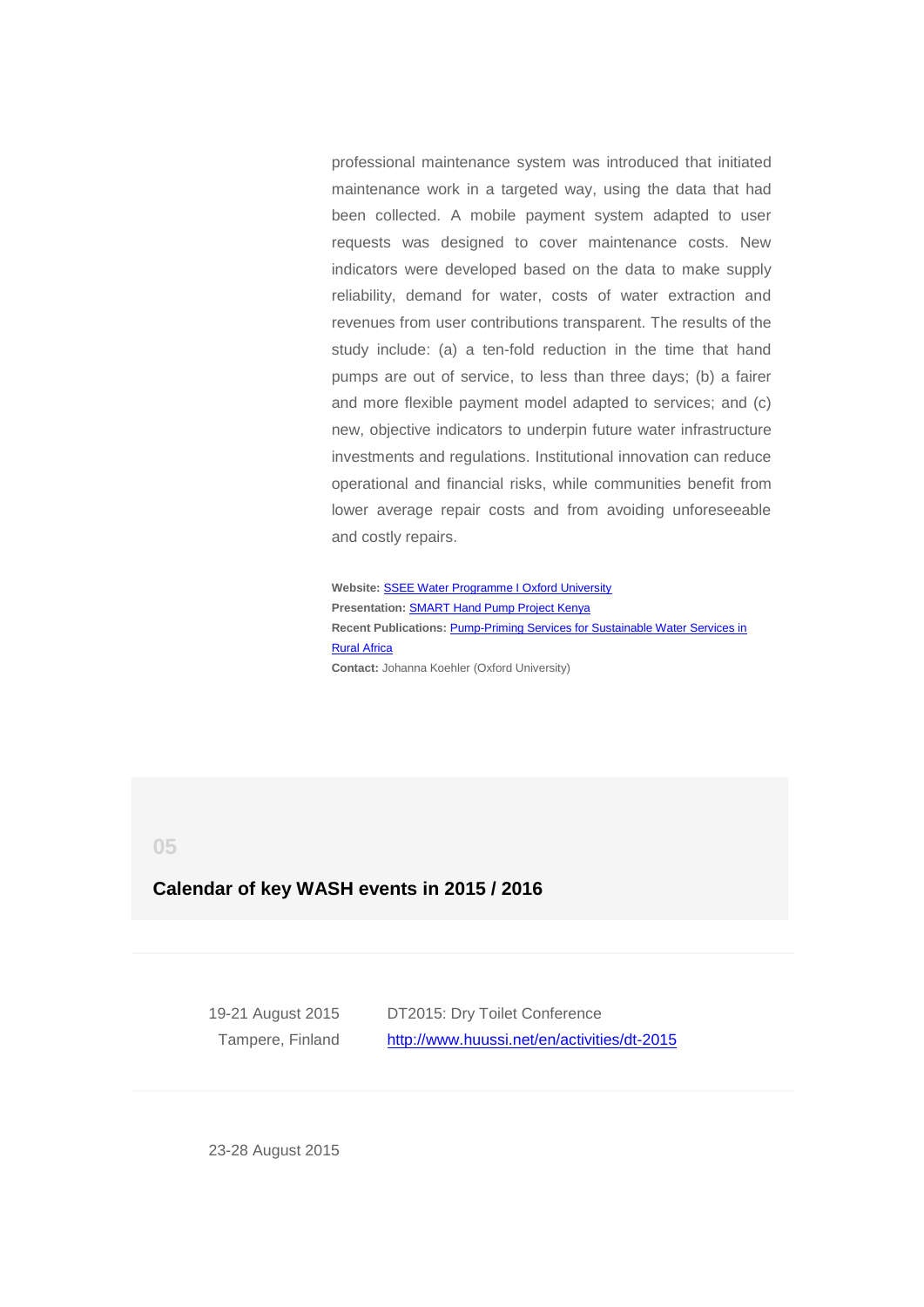| Stockholm, Sweden          | Stockholm World Water Week 2015 (Water for<br>Development)<br>www.worldwaterweek.org |
|----------------------------|--------------------------------------------------------------------------------------|
| 22 August 2015             | 20th SuSanA Meeting                                                                  |
| Stockholm, Sweden          | www.susana.org                                                                       |
| 25 and 27 August 2015      | <b>SuSanA Working Group Meetings</b>                                                 |
| Stockholm, Sweden          | www.susana.org                                                                       |
| 15-18 September 2015       | <b>IFAT Forum Africa</b>                                                             |
| Johannesburg, South Africa | http://www.ifatforum-africa.com                                                      |
| 15 October 2015            | Global Handwashing Day                                                               |
| 18-22 October 2015         | <b>IWA Water and Development Congress</b>                                            |
| Jordan                     | http://www.iwa-network.org/WDCE2015                                                  |
| 2-6 November 2015          | 3rd Amsterdam International Water Week                                               |
| Amsterdam, Netherlands     | www.internationalwaterweek.com                                                       |
| 11-12 November 2015        | <b>WASH and Nutrition Conference</b>                                                 |
| Bonn, Germany              | www.washnet.de                                                                       |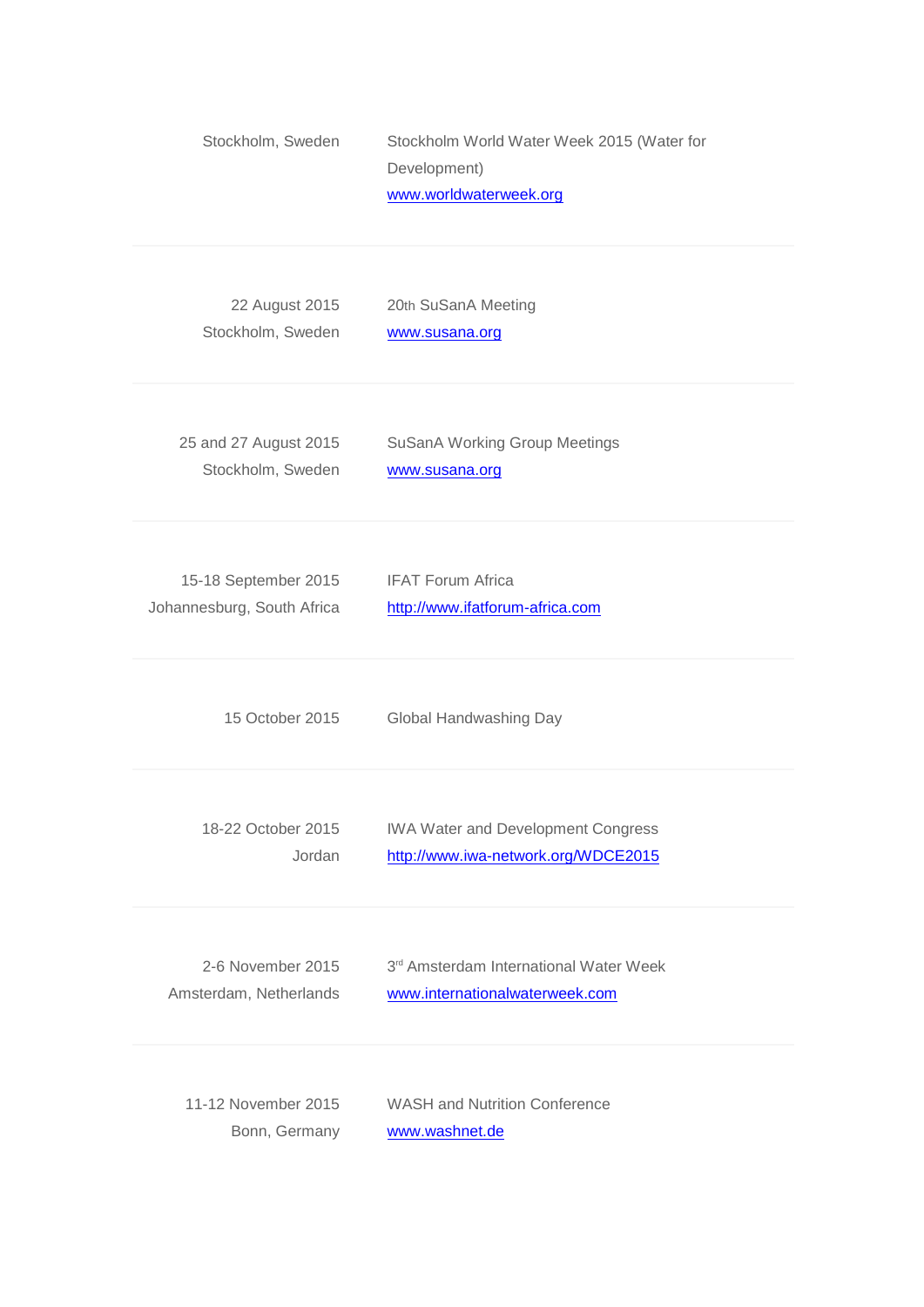| 19 November 2015                         | World Toilet Day (Theme: WASH & Nutrition)                                                                             |
|------------------------------------------|------------------------------------------------------------------------------------------------------------------------|
| November 2015                            | <b>UNSGAB Closing Event</b>                                                                                            |
| 18-21 November 2015<br>Goa, India        | International Conference on Terra Preta Sanitation<br>www.terra-preta-sanitation.net                                   |
| 22 March 2016                            | World Water Day                                                                                                        |
| April 2016<br>Washington, USA            | Sanitation and Water for All (SWA) High Level Meeting<br>(tbc)<br>sanitationandwaterforall.org                         |
| May 2016<br>Istanbul, Turkey             | World Humanitarian Summit<br>www.worldhumanitariansummit.org                                                           |
| 30 May-3 June 2016<br>Munich, Germany    | <b>IFAT</b><br>www.ifat.de                                                                                             |
| 9-13 October 2016<br>Brisbane, Australia | <b>IWA World Water Congress &amp; Exhibition</b><br>www.iwa-network.org/event/world-water-congress-<br>exhibition-2016 |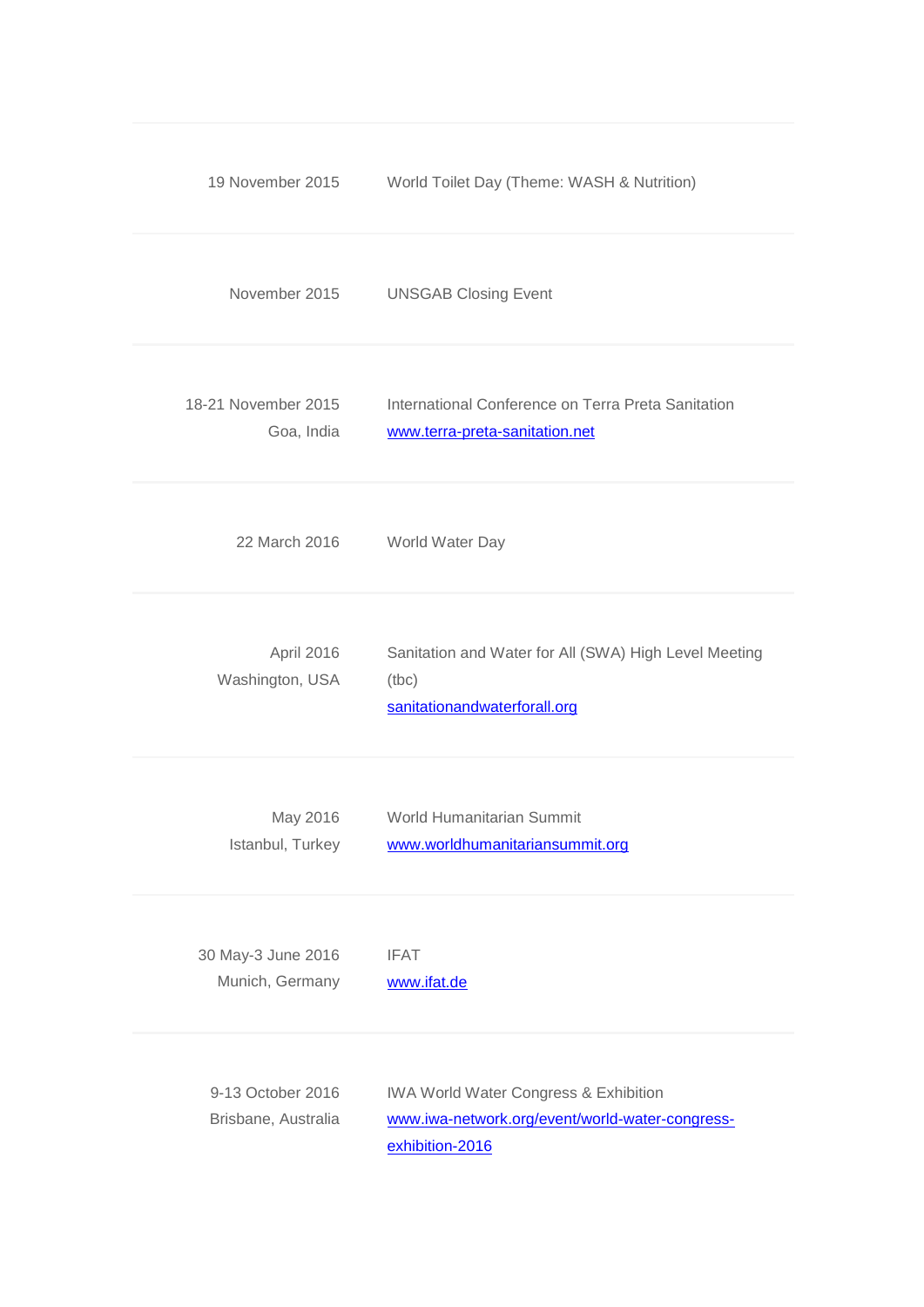# <span id="page-13-0"></span>**Recent WASH publications**



### **From Infrastructure to Services**

*Authors: T. Schouten, S.Smits Publisher: IRC Year and place of publication: 2015, UK*

This book provides an excellent overview of current trends and challenges in the area of WASH services monitoring. Appropriate monitoring mechanisms are essential when planning, financing and building sanitary facilities and for their long-term maintenance. Information and communication technologies open up effective and lower-cost ways of doing this. The authors use case studies to address the current state of development in monitoring, identify promising new technologies and analyse problems. The approaches presented in the book are based on contributions and discussions at the Monitoring Sustainable WASH Services symposium held in Addis Ababa, Ethiopia, in 2013.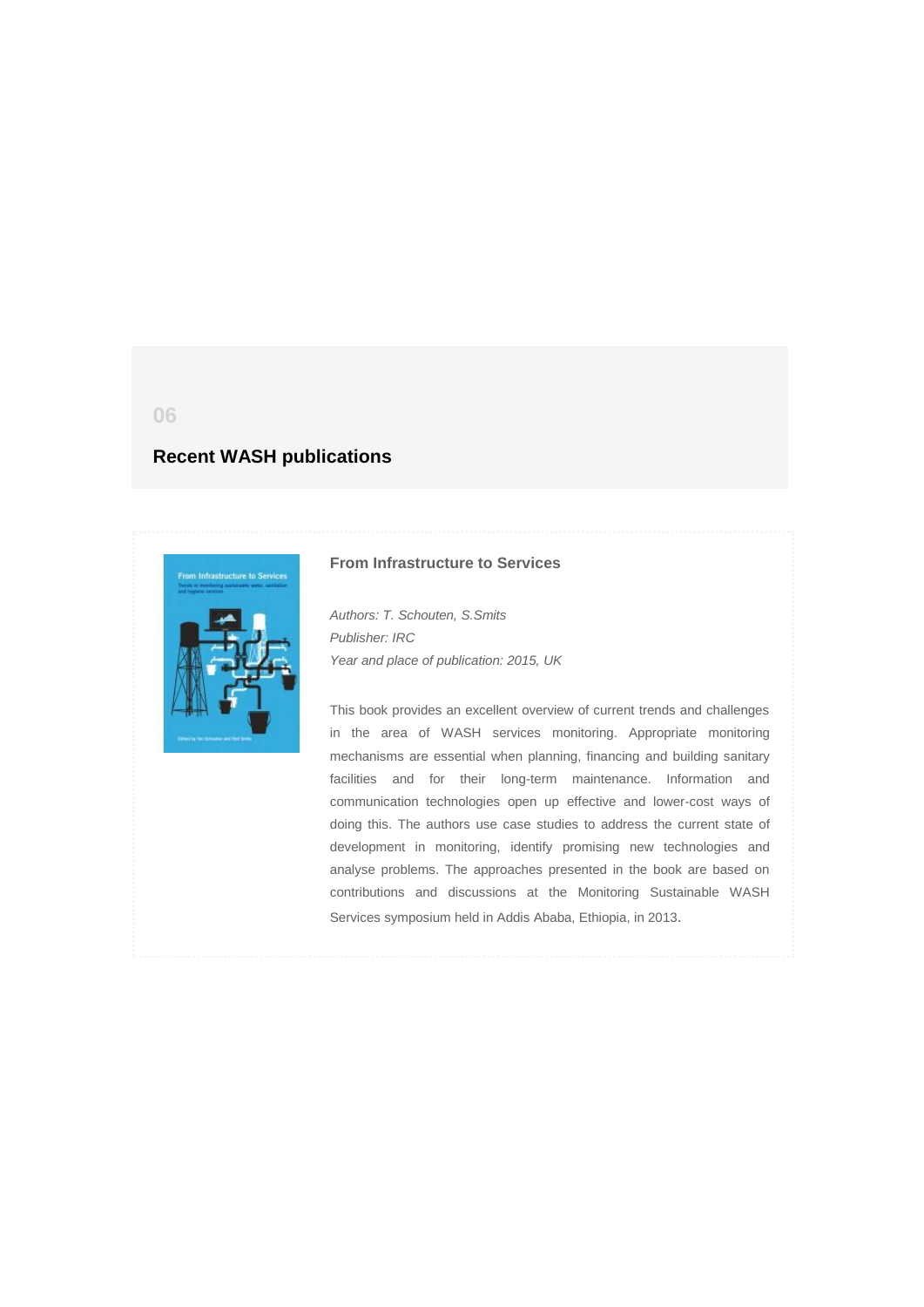

# **Why Gender Matters in IWRM - A Tutorial for Water Managers**

*Publishers: Cap-Net & Gender and Water Alliance Year and place of publication: 2014*

This publication is a self-learning tool for managers and experts in the water sector and shows why gender mainstreaming is especially important in IWRM. This clearly structured handbook sets out the challenges but also the benefits and gains of taking a gender-based approach. The inclusion of gender issues not only helps to improve social equality but also promotes project sustainability and efficiency. The book helps experts to consider the different perspectives of diverse stakeholders and presents options for specific use in planning and implementation work.



# **Recognition of the Human Right to Water and Sanitation by UN Member States at the International Level**

*Authors: C. Gonzalez, A. Khalfan, L. van der Lande, H. Neumeyer and P. Scannella*

*Publishers: Amnesty International & WASH United Year and place of publication: 2014*

Created in a partnership between Amnesty International and WASH United, this book provides an overview of key decisions and declarations recognising the human right to water and sanitation. Originally drawn up to support the two organisations' advocacy work, this document provides an in-depth view of individual positions taken by 77 different nations on these decisions and declarations.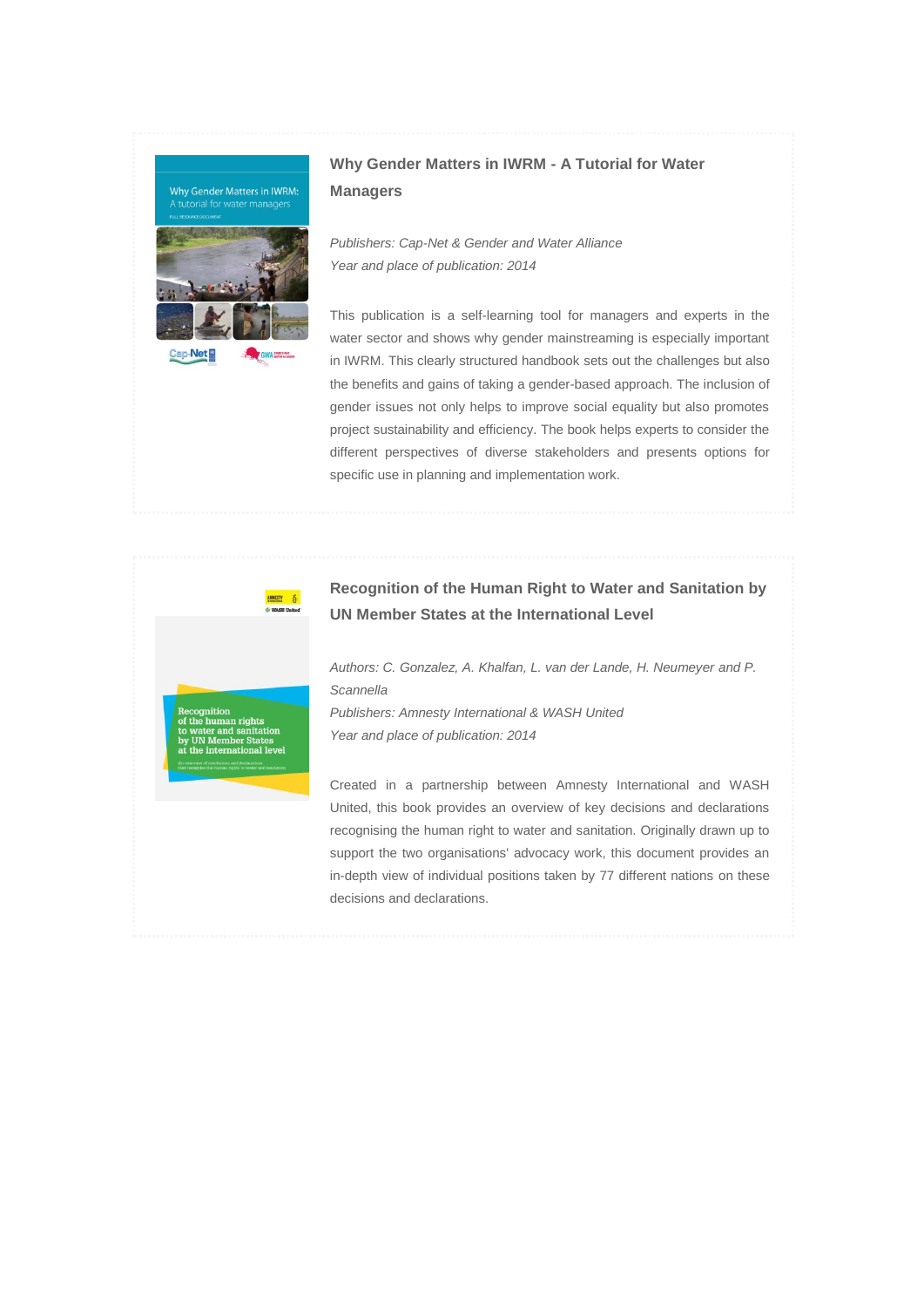

### **WASH & Nutrition - Water and Development Strategy**

*Publisher: USAID Year and place of publication: 2015*

The WASH & Nutrition Implementation Brief arose out of USAID's Water and Development Strategy. It shows how the issues of WASH and nutrition are inextricably linked and presents best-practice examples and approaches. It also addresses programme implications as part of integrated programme planning.

### **Infant and Young Child Faeces Management**



*Publisher: WaterShed & LSHTM Year and place of publication: 2015*

Child faeces are one of the most common but also frequently one of the most under-estimated reasons why diarrhoea spreads. Interventions in this area are, therefore, a crucial way of effectively combating diseases transmitted through the faecal-oral route. A household study in Cambodia identifies common practices when dealing with child faeces and maps factors promoting and inhibiting hygienic management of child faeces. The authors not only address the question of the technologies and materials available for hygienic waste management but also describe the products already used in other countries that might also be employed in the regional context in Cambodia.